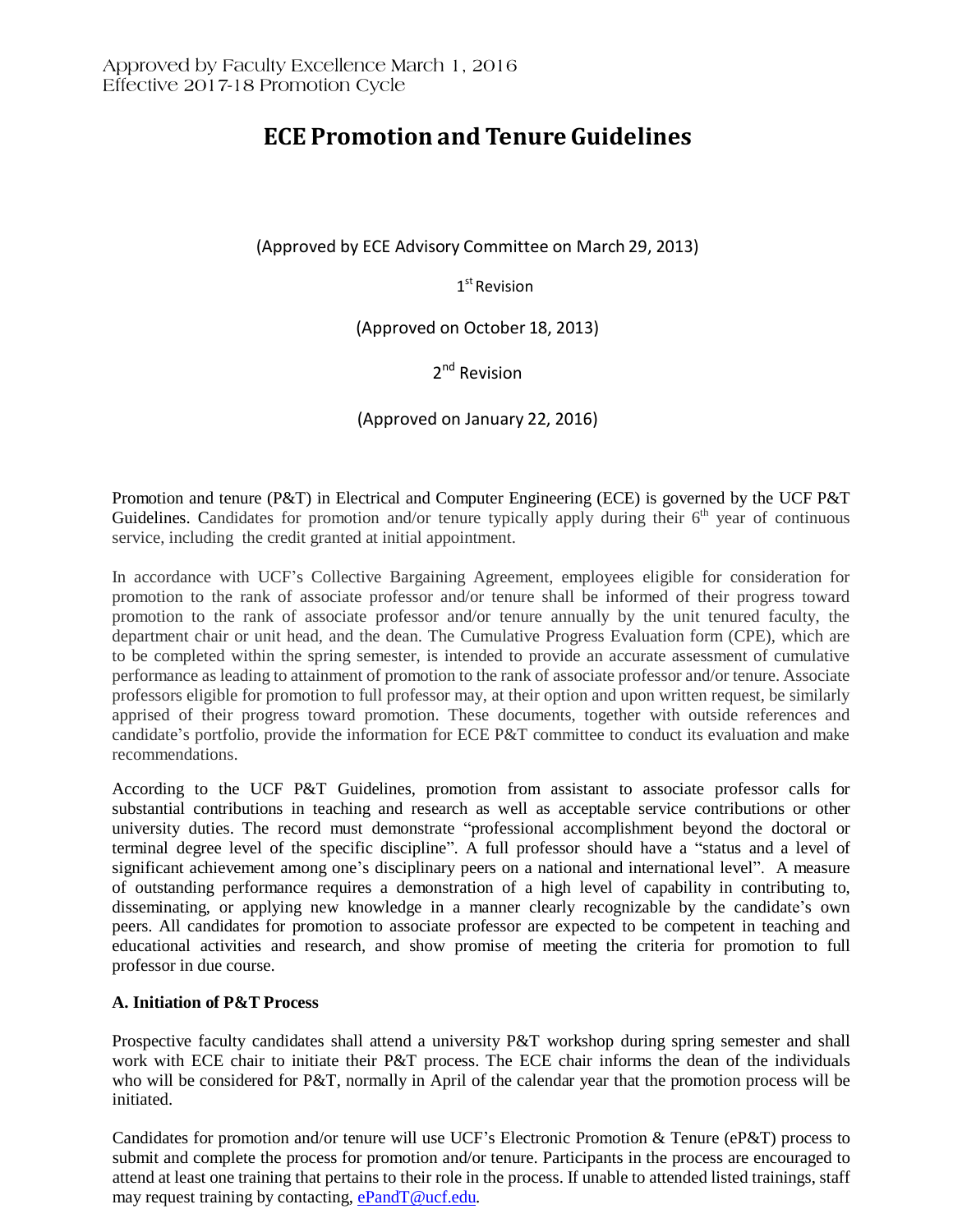## Approved by Faculty Excellence March 1, 2016 Effective 2017-18 Promotion Cycle

Additionally, help guides are listed on the Officeof Faculty Excellence website:

<http://facultyexcellence.ucf.edu/promotion-tenure/> . Information contained on the website includes: P&T Schedule, Guidelines, Electronic Dossier Preparation Training, Schedule and MS/Adobe Help Guide, along with associated P&T PDF form. Further information regarding eP&T Roles & Process Steps at Department Level may be viewed:<http://facultyexcellence.ucf.edu/promotion-tenure/>

#### **B. Preparation of Dossier**

Dossier should be prepared according to UCF P&T guidelines. Candidate Electronic Dossier Preparation Training is provided by the Office of Faculty Excellence. Candidates may access the training schedules located on the Office of Faculty Excellence website: [http://facultyexcellence.ucf.edu](http://facultyexcellence.ucf.edu/)

Required documentations as enumerated below include:

Teaching – Demonstrated continuing teaching effectiveness (course evaluation surveys for at least the five previous years) and documentation of other contributions to teaching.

Scholarly Activity/Research – Demonstrated sustained record of scholarly publications in peer- reviewed literature, an appropriate level of externally funded research (including peer-reviewed research funding), and graduate student support and production.

Service – Demonstrated continuing service to the department, college, university, and the candidate's professional community.

#### <http://facultyexcellence.ucf.edu/files/2015/07/2015-2016-PT-Guidelines-RevJune1.pdf>

The candidate is responsible for preparing Section II (Candidate Information AA-15), Section III (Summary Statement), Section IV (Curriculum Vita), and the Dossier Appendix which includes Section XIV (Teaching), Section XV (Research and Creative Activity), Section XVI (Service Activity) and sample copies of teaching evaluations, publications, and other relevant materials that the candidate wishes to include).

The candidate is responsible to obtain from ECE office Section I (Table of Contents AA-14), Section VII (Chair's P & T Review AA-18), Section XI (Annual Assignments AA-46 and Annual Evaluations AA-17), Section

XII (Cumulative Progress Evaluations AA-18b) and Section XIII (Letters from External Reviewers).

The office of ECE Chair will also provide the candidate a copy of this P&T guideline with the updated appendix. The department-level statistics contained in the appendix of this guideline are to provide the appropriate context based on which the candidate's accomplishments can be assessed with respect to his/her peers in closely related fields and within the same academic unit.

#### **C. Preparation of Section XIII – Letters from External Reviewers:**

External letters should be sought from well-regarded scholars in similar and/or related fields without defining the area too narrowly. Most of the letters should be from scholars who know the candidate primarily because of their knowledge of the candidate's work and its impact on his/her field. Eight substantive letters constitute a minimum for promotion to full professor and six for promotion to associate professor.

The outside reviewers are to be selected using the following procedures.

1. The department chair and the department P&T committee shall jointly nominate a panel of at least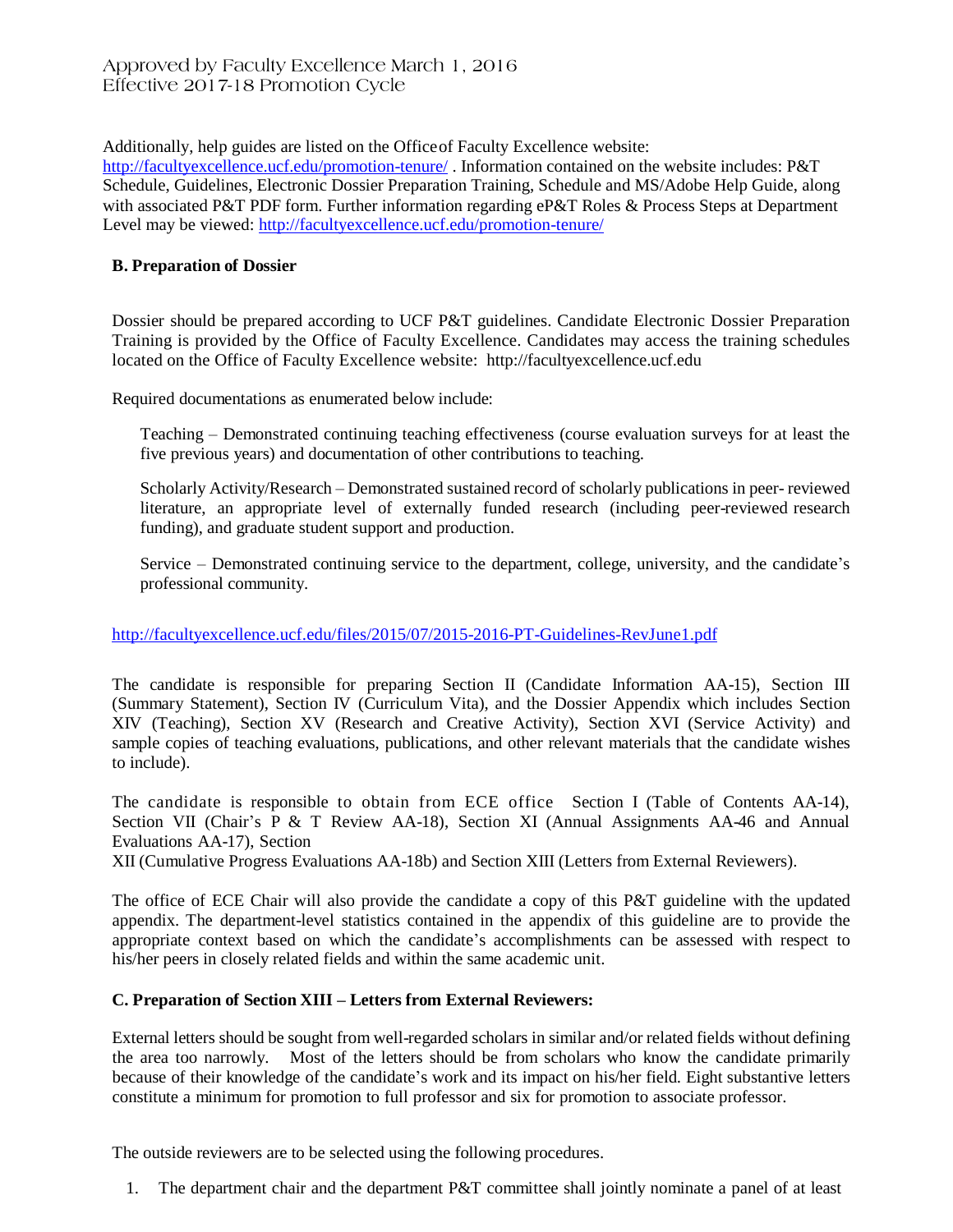eight outside reviewers, (six for promotion to associate) and the candidate shall nominate a panel of at least eight outside reviewers (six for promotion to associate). The final panel of outside reviewers shall consist of at least eight persons, (six for promotion to associate), half selected by the candidate from the panel proposed by the department chair and P&T committee and half selected by the department chair and P&T committee from the panel proposed by the candidate. In addition, each of these lists will also contain names of at least two alternate reviewers to be used in case the selected reviewers are unable to furnish the letters.

- 2. The outside reviewer's comments shall be based upon the candidate's professional curriculum vita and selected material provided jointly by the department chair and the candidate to the outside reviewers.
- 3. All letters received, including those declining to review the candidate should be included in the dossier.

## **D. Department P & T Committee form AA-16**

The ECE P&T committee, consisting of all ECE tenured faculty members, shall follow the UCF P&T guidelines and timetable. The committee examines the dossier, evaluates the candidate, votes and completes form AA-16. The summary evaluation on form AA-16 should address the strength and, if any, weakness of the candidate and reflect the committee's voting outcome, especially in the case that the votes are split.